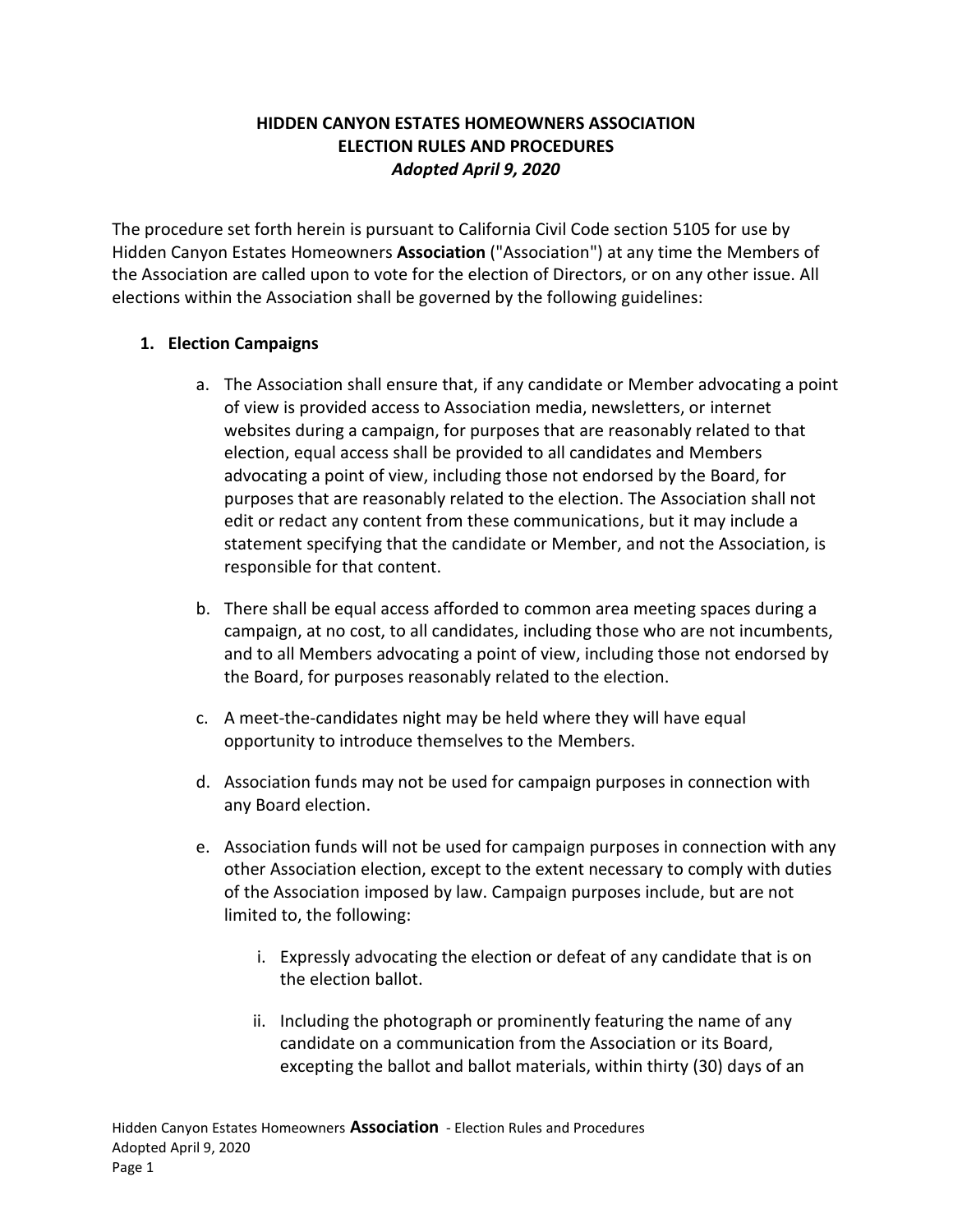election, provided that this is not a campaign purpose if the communication is one requiring that equal access be provided to another candidate or advocate.

#### **2. Candidate Qualifications**

- a. Candidates must be a Member of the Association at the time of nomination.
- b. Candidate must be a natural person, not a corporation or a trust. A corporation or trust may be represented by the appointment of a natural person.
- c. Candidates for election to the Board of Directors shall be disqualified for any of the following reasons:
	- i. If a Member for less than 1 year at the time of nomination.
	- ii. If the Candidate discloses or the Association becomes aware of a past criminal conviction that either prevents the purchase of fidelity bond coverage or terminates the existing fidelity bond coverage should the person be elected.
	- iii. If the Candidate would be serving on the Board at the same time as someone else on title for their separate interest and the other person is properly nominated or an incumbent director.
	- iv. For failing to pay regular and special assessments. For the purposes of this ground of possible disqualification, regular and special assessments do not include fines, fines renamed as assessments, collection charges, late charges or costs levied by a 3rd party. A Candidate may not be disqualified for failing to pay assessments if they have either paid any disputed regular or special assessment under protest, or have entered into a payment plan. In addition, a Candidate may not be disqualified for failing to pay assessments if person has not been provided opportunity to engage in the Association's Internal Dispute Resolution process.
- d. Only votes for nominated candidates who have accepted the nomination prior to the tabulation of votes shall be counted.

#### **3. Nomination Procedures**

a. Candidate statement solicitation notices will be sent to the membership and shall include a deadline for receipt of those statements.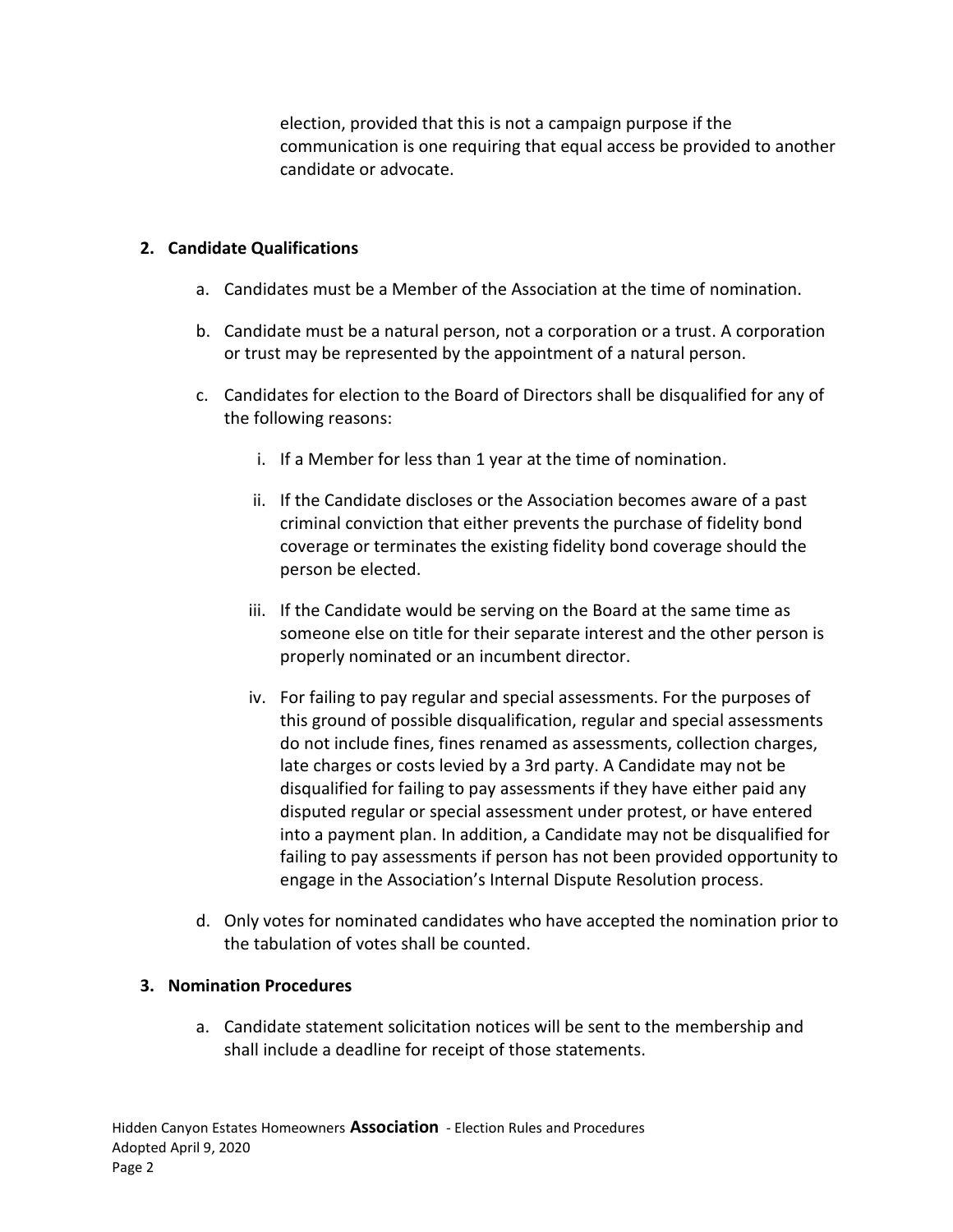- b. Statements received must be no more 500 words. Any statement longer than 500 words may be truncated following the 500th word.
- c. Any candidate nominated by another person will be contacted to confirm his or her consent to run for election to the Board.
- d. Completed statements received by the deadline will be forwarded to the Inspector of Elections for review at which time the Inspector of Elections will determine whether the candidate meets the qualifications for candidacy as set forth above.
- e. Qualified candidates will then be included on the Candidate Registration list and the ballot that is mailed to the membership.
- f. Completed candidate statements that are received by the deadline may be retyped and included with the ballot that is mailed to the membership. Incumbents may be identified by an asterisk on the ballot mailed to the membership.
- g. Self-nominations can occur through the use of the returned candidate statement. Nominations will close no later than sixty-one (61) days prior to the scheduled election, and the Association cannot accept any additional nominations after the close of nominations. Nominations from the floor are permitted if permitted in the Bylaws.

# **4. Election Process**

- a. The number of directors who are scheduled to be elected and their respective terms shall be determined in accordance with the Association's governing documents and stated in the solicitation materials for the meeting.
- b. If more than one party is listed on title to a separate interest, only one Owner may submit his or her signed envelope to vote.
- c. The day before the day that the ballots are mailed to the membership shall be the record date for voting.
- d. The election shall be conducted annually within sixty (60) days of the anniversary month of the first annual election.
- e. In any election other than for Board of Directors Members may cast one vote per item to be voted on.
- f. In any election for the Board of Directors where more than two (2) directors are to be selected, to the extent (if any) permitted by California law, election to and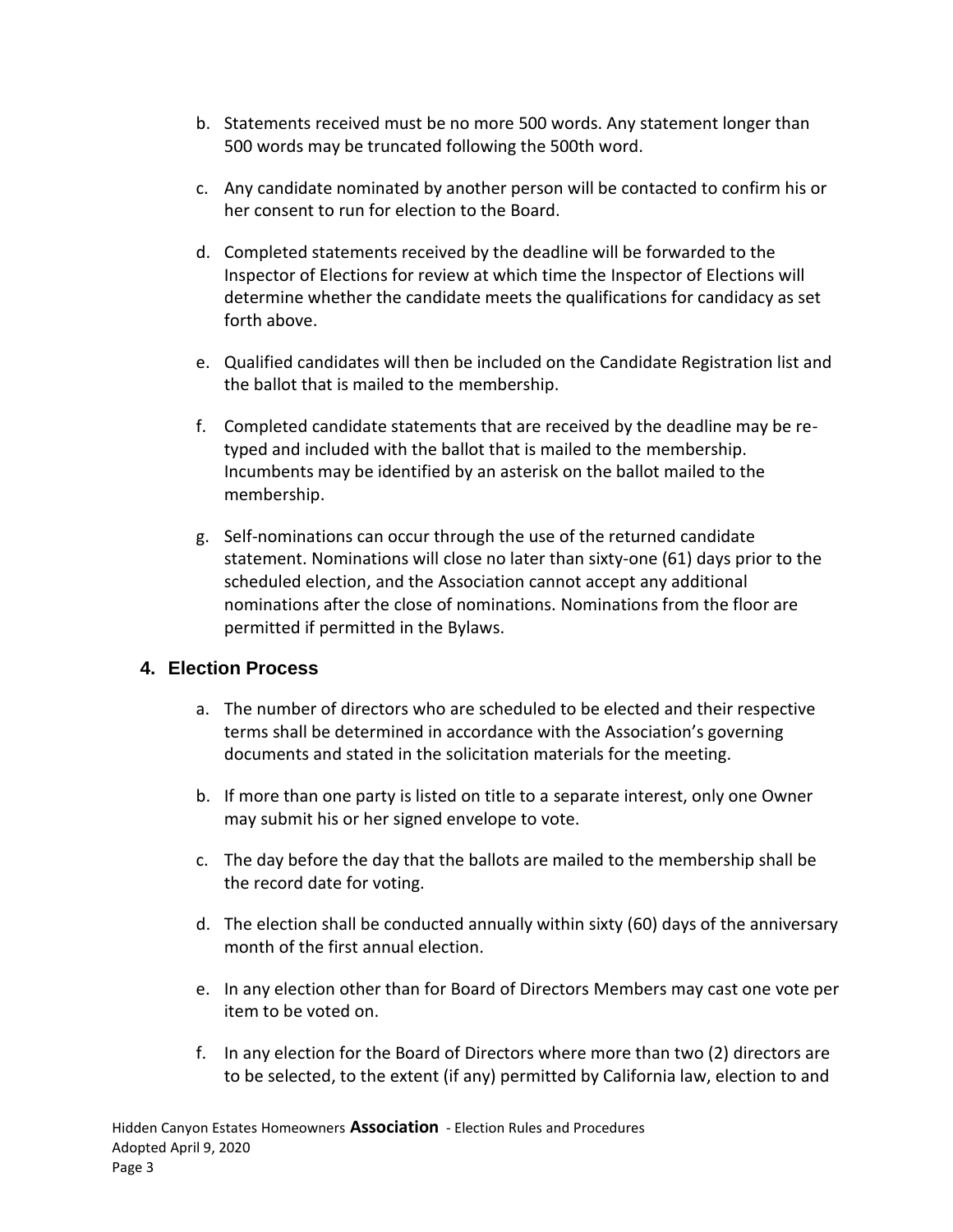removal from the Board shall be by cumulative voting as prescribed in California Corporations Code Section 7615(b), subject to all applicable requirements of the California Corporations Code and California Civil Code. Each Member shall be entitled to vote, in person or by proxy, as many votes as such Member is entitled to exercise as provided in the Governing Documents multiplied by the number of directors to be elected or removed, and he may cast all of such votes for or against a single candidate or director, or such Member may distribute them among the number of candidates or directors to be elected or removed, or any two or more of them. The candidates receiving the highest number of votes up to the number of directors to be elected shall be deemed elected. As to removal, unless the entire Board is removed by a vote of the Members, an individual director shall not be removed prior to the expiration of its term of office if the votes cast against removal would be sufficient to elect the director if voted cumulatively at an election at which the same total number of votes were cast and the entire number of directors authorized at the time of the most recent election of the Board Member were then being elected.

## **5. Member Obligation to Verify Voter & Candidate Registration List, Corrections**

- a. The association shall maintain a candidate registration list and a voter list. The voter list shall include name, voting power, and either the physical address of the voter's separate interest, the parcel number, or both. The mailing address for the ballot shall be listed on the voter list if it differs from the physical address of the voter's separate interest or if only the parcel number is used.
- b. The association shall permit Members to verify the accuracy of their individual information on both the candidate registration and voter list at least 30 days before the ballots are distributed.
- c. The Members shall report any errors or omissions on the voter list, in writing, to the inspector(s) of elections, who shall make any corrections within two (2) business days of the date reported.

## **6. Inspectors of Election**

- a. Inspector(s) of election will be appointed annually by the Board at a Board meeting held prior to the distribution of election materials and shall serve as the Inspector of Elections for all elections until a new Inspector of Elections is Appointed by the Board.
- b. If there is an election or vote between annual elections of the Board, the Board may retain the Inspector(s) from the last meeting, or the Board has the authority to appoint different Inspector(s) at the Board's discretion.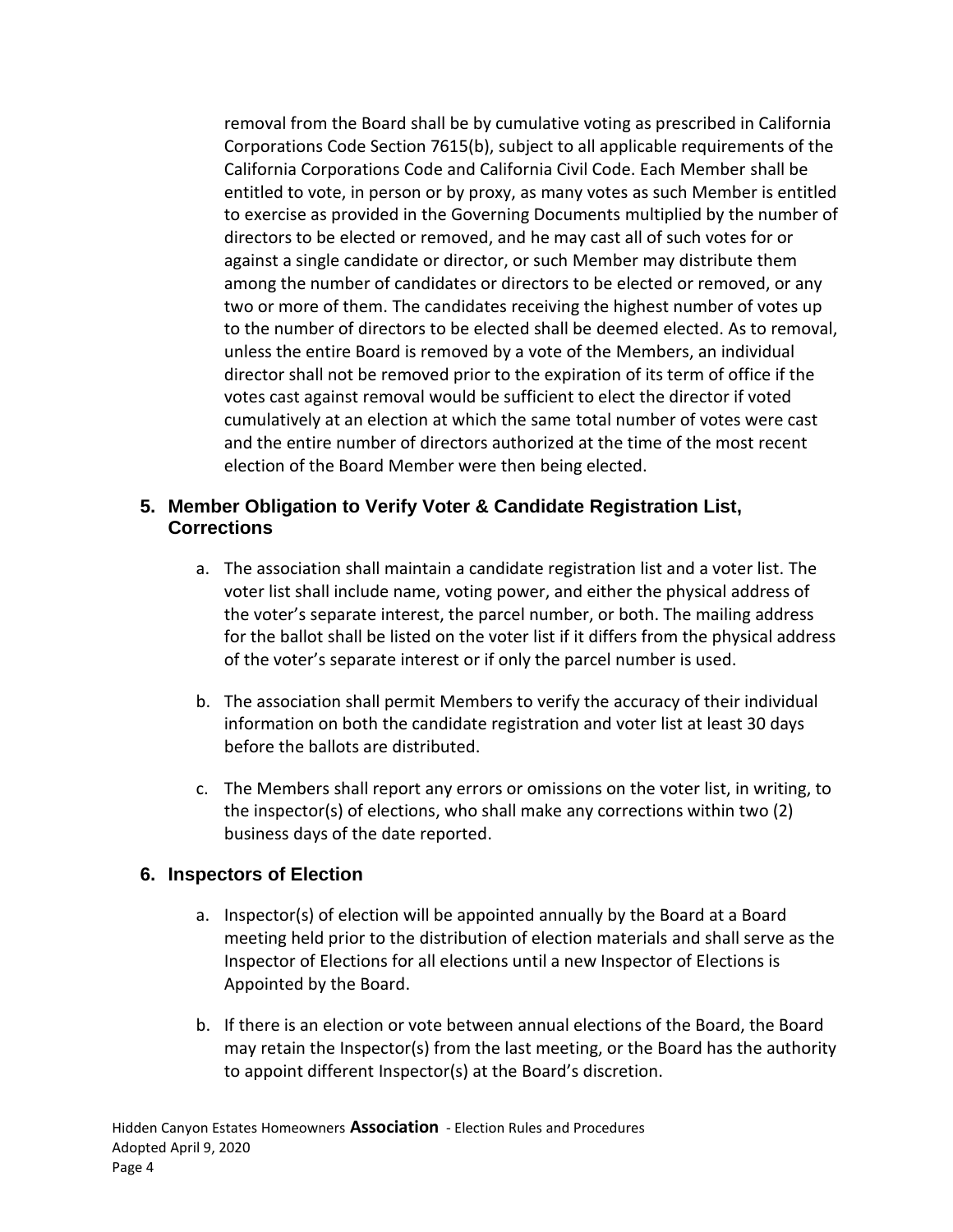- c. The Board may remove and replace any Inspector prior to the tabulation of votes for any reason.
- d. There shall be one (1) or three (3) Inspectors for any election. If there are three (3) Inspectors, the decision or act of a majority shall be effective in all respects as the decision or act of all.
- e. Inspector(s) may designate others, who are not candidates or the relations of a candidate, as assistants to facilitate the ballot counting process. Assistants will work under the direction of the Inspectors.
- f. Inspector(s) shall be independent third parties who are not currently employed by or under contract to the Association for any compensable services or a Member of the Association. The Board may retain a CPA or other professional of choice who is not otherwise under contract to serve as an Inspector at an additional expense to the Association.
- g. Inspector(s) or their designated assistants cannot be a Member of or candidate for the Board and cannot be related to a Member of or a candidate for the Board.
- h. Inspector(s) determine the number of Members entitled to vote and the voting power of each.
- i. Inspector(s) determine the authenticity, validity, and effect of proxies, if any.
- j. The Inspector of Elections shall deliver or cause to be delivered within thirty (30) days of an election the ballots and the current version of the Association's election Rules. Ballots shall be delivered via Individual Delivery pursuant to Civil Code section 4040. The current Association Election Rules shall be delivered either via Individual Delivery via Civil Code section 4040 or by posting the election rules to a website and including the web site address on the ballot with the phrase in 12-point font "The rules governing this election may be found here: ."
- k. Unless the Inspector(s) designate a different location to receive ballots, the location to receive ballots will be the Association's management company's business office address.
- l. Inspector(s) hear and determine all challenges and questions in any way arising out of or in connection with the right to vote and the Inspectors' decision.
- m. All accounting and tabulations will be done in an open setting to allow Members to watch and listen. Members who are not inspectors cannot participate in such discussions.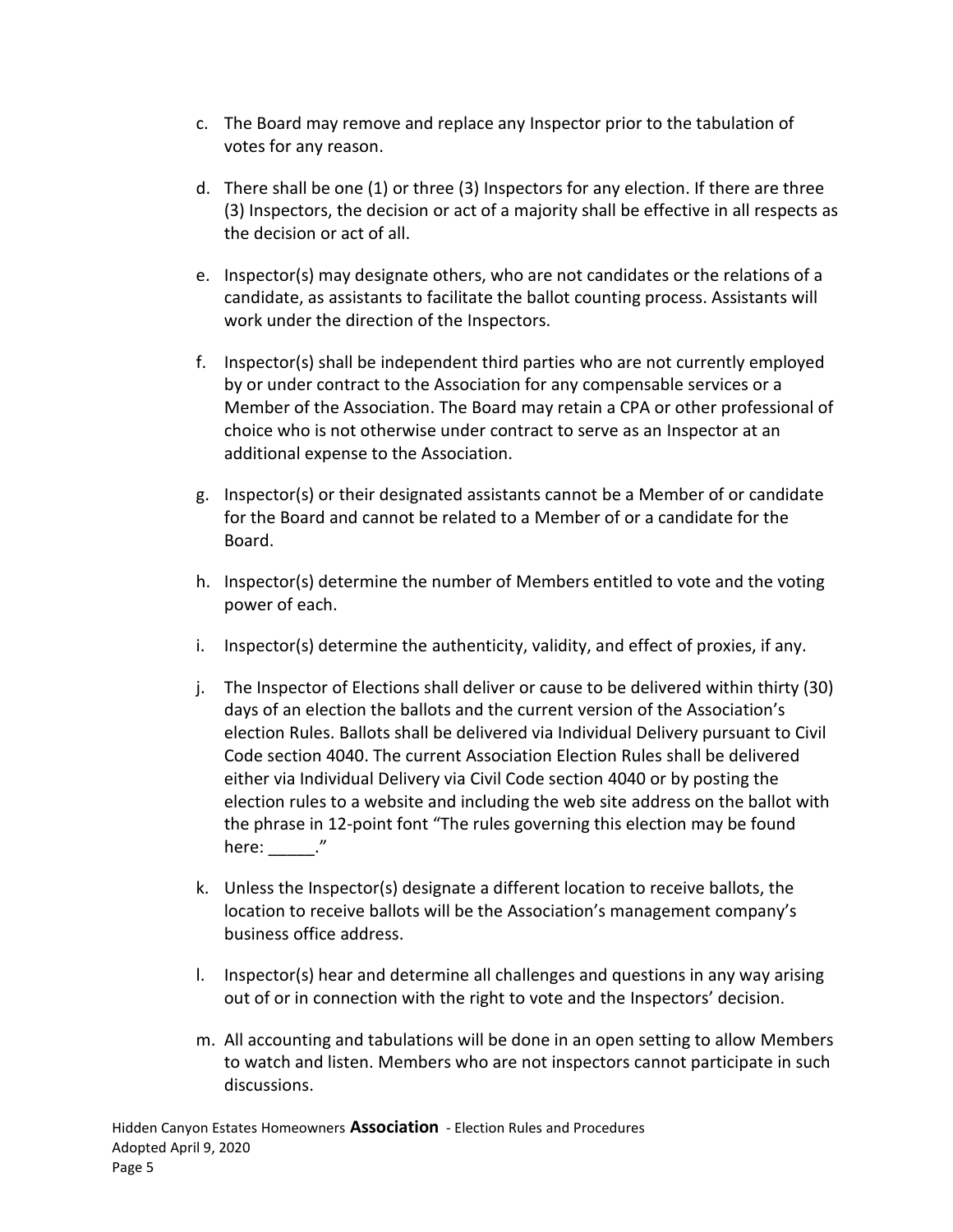- n. Inspector(s) count and tabulate all votes. All votes shall be counted and tabulated by the inspector(s) in public at a duly noticed Board or Member meeting.
- o. Inspector(s) determine when the polls shall open and close.
- p. Inspector(s) determine and announce the results of the election.
- q. Inspector(s) report the results of the election promptly to the Board, and the results are to be recorded in the next regular session Board meeting minutes.
- r. Inspector(s) perform any acts as may be proper to conduct the election with fairness to all Members in accordance with the Governing Documents.
- s. Inspector(s) perform all duties impartially, in good faith, to the best of his or her ability, and as expeditiously as is practical.

## **7. Ballot Rules**

- a. Each ballot shall contain the following:
	- i. In an election of directors, each candidate's name listed alphabetically or as drawn by lot.
	- ii. The identification of any other matter that is the subject of a pending Member vote.
	- iii. A statement of the required quorum.
	- iv. A statement that ballots must be received by mail no later than 5:00 p.m. on the business day prior to the day of the scheduled election. Notwithstanding the foregoing, Inspector(s), in their discretion, may accept ballots up to the time that counting of the ballots begins.

Failure to include any of the above shall not invalidate the ballot.

- b. Once a ballot is received, it is deemed irrevocable, even if it is still in an unopened envelope.
- c. If a Member loses his or her ballot, a new one can be obtained from the inspector(s) or from the Association's management company prior to the meeting. However, if a ballot is already on file from that Separate Interest, then no new ballot will be given.